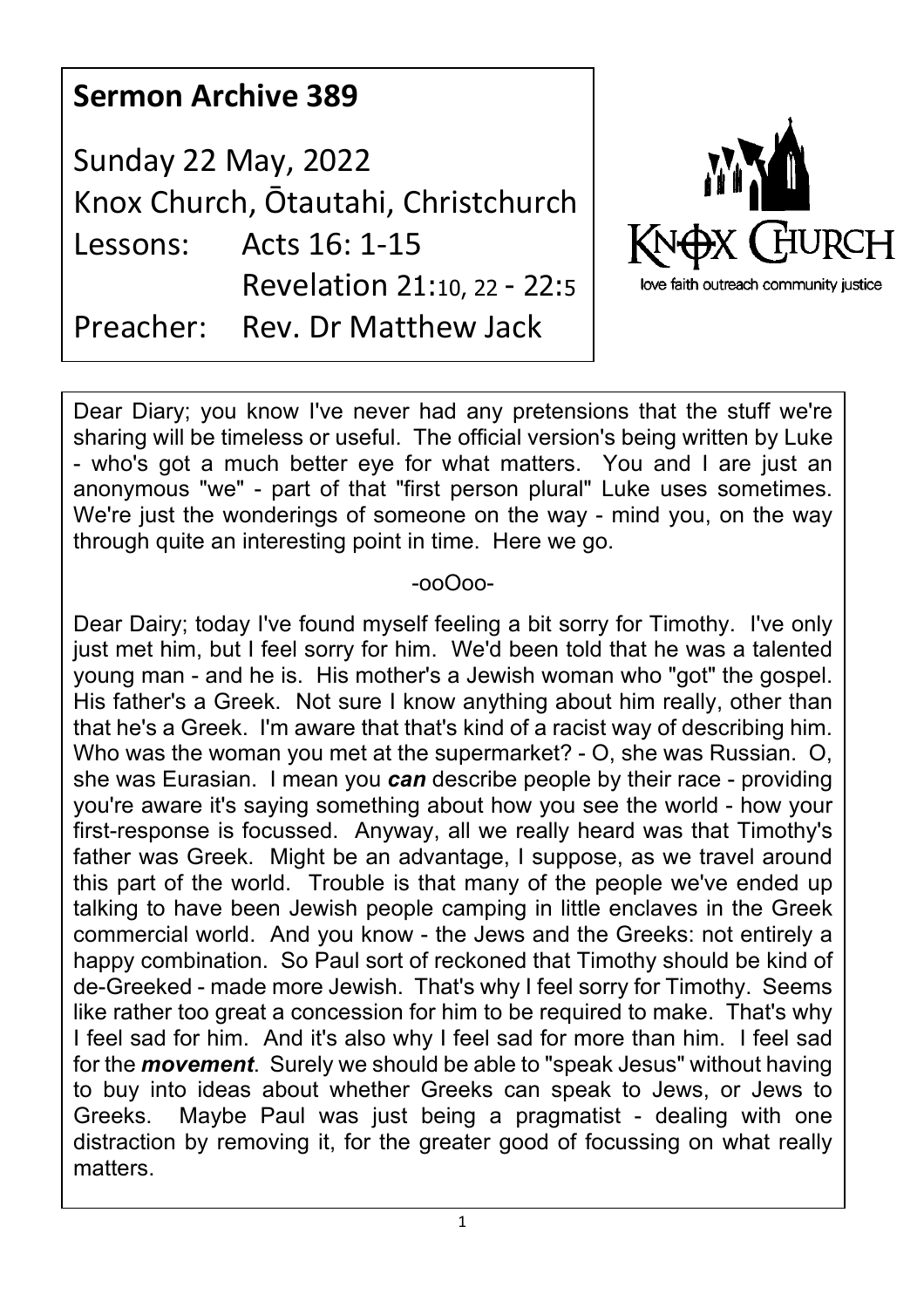Anyway, dear Diary; feeling a bit compromised, and a lot sorry for Timothy, those are my thoughts today.

-ooOoo-

Dear Diary; today we've done some more of what we call "going from town to town". And pretty much everywhere we go, we come across that same old question: how much of the old religion is still required. And I find myself wondering whether our treatment of Timothy hasn't compromised our position on that - because what we *want* to say is "not much". The old religion doesn't bind us. But there we've got Timothy, of whom we required a lot - to be more Jewish in his flesh - even though half of him's Greek. Anyway . . .

We've found ourselves, in these conversations about what's required, talking about that big meeting we had in Jerusalem - when all the apostles and elders talked it through. Why did we talk it through? Because even there in Jerusalem, this bloody question kept coming up. We weren't the only ones finding it on our travels. It seemed to be everywhere. So in one bold meeting, we tried to agree on a position. We came up with "Don't eat food sacrificed to idols, and don't fornicate". (Yes, they're the two things we chose.)

I don't think until now, Diary, that I have ever felt responsible for a position taken by the Church (idols and fornication). I don't think before I've ever had to toe a party line - one I think is an overreaction. I think I'm learning that we do belong to a tradition, and that sometimes that belonging brings with it an individual responsibility to a communal spirit. I'm not sure; I'm still working that out - as maybe Timothy is - as he thinks about his being Greek in a world that wants him to be Jewish. I actually don't know. Private conviction within public proclamation . . .

But as we travel about, it's like the faith is growing. Funny day!

-ooOoo-

Dear Diary; today I'm thinking about the places we *haven't* been, and the things we *haven't* chosen to do. We've been travelling through the region of Phrygia and Galatia. And it would have made perfect sense for us, while here, to pop down into Asia. But we didn't; and the reason we're giving is that the Holy Spirit forbids sit. The same's true of Bithynia. We could've gone there, and maybe some of us thought we should; but the official reason for not, was that the Spirit of Jesus did not allow us.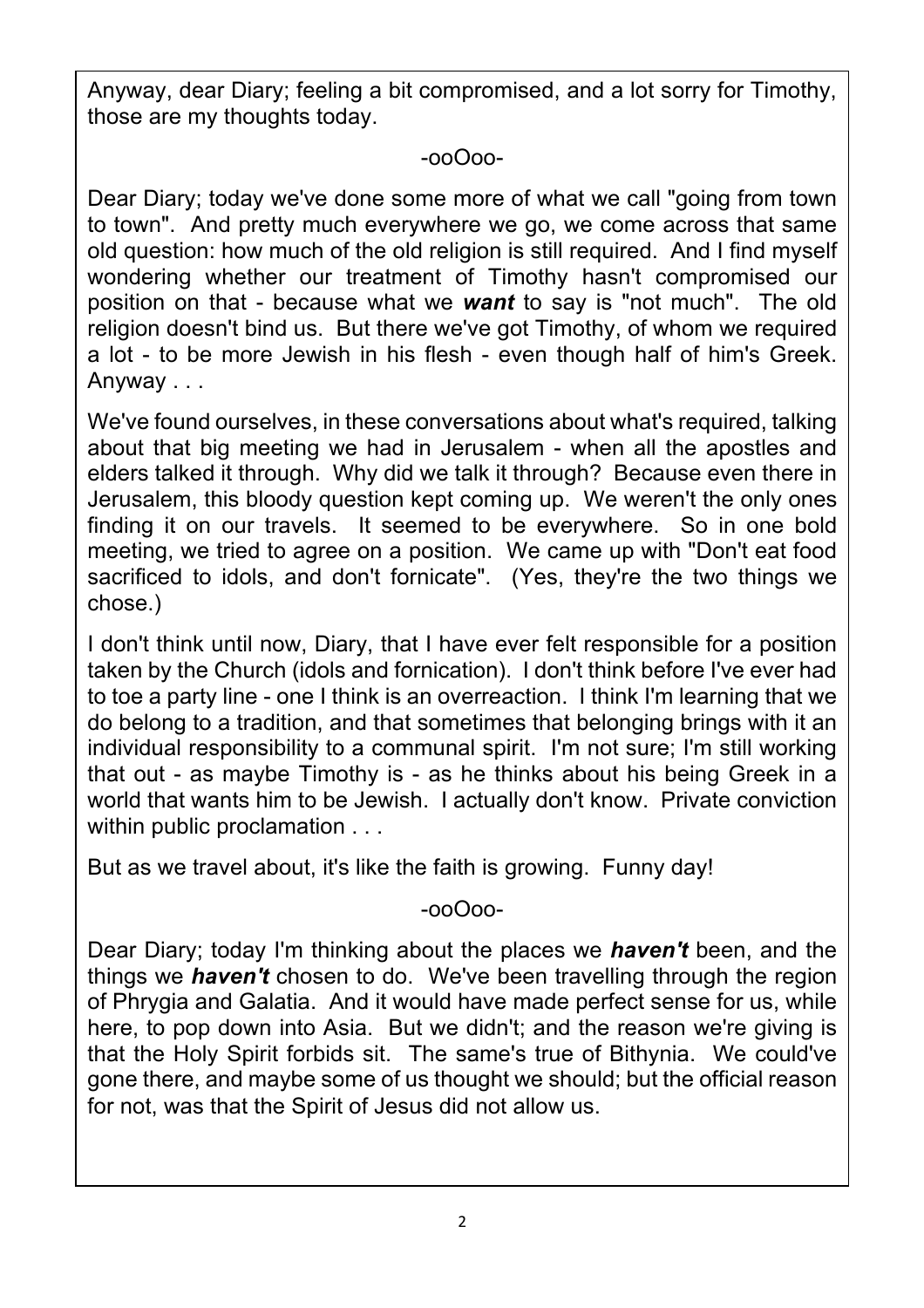This plays with my brain. I can't quite work out why God wouldn't want us to visit certain places.

Wiser souls in the family remind me that I'll never be able to understand why God might or might not **will** certain things. They tell me to stop pushing, and be humbler before the inscrutable plan. And maybe they'll be right. Or maybe I'll be right that we need to be careful saying our own decisions are not our own. I remember once listening to someone who'd made a bad decision about a particular attitude to someone else (it's that Greek / Jew thing again, that clean / unclean thing). And he basically said, to defend his own position, that he was just being obedient to the Word of God. I felt his decision was based more honestly actually on something other than the Word of God (on a prejudice). I thought his recourse to obedience was spiritually lazy. Blaming God for something that was his spiritual responsibility.

But there it is. We didn't go to Asia. And we didn't go to Bithynia. And we called it the will of God.

-ooOoo-

Dear Diary; Paul had a vision last night - maybe a dream. But in our culture the young men have visions and the old men have dreams - so out of tact for Paul (who can be a bit insecure, you know), I'll just go with our description of Paul having a "vision". The important thing was that the vision was about Macedonia and a sense of urgency. "Come over and help us", it said - almost like there was an emergency.

And I really liked that. It wasn't another place *not* to go to. It was a place that was calling. There seemed, to me, to be something of the spirit of Christ in it - being the Saviour - racing to save. We contracted a boat, and we sailed full steam ahead, in the straightest course we could set. And when we reached the coast, it was like some huge momentum pushed us along - past Samothrace, past Neapolis. There was a huge sense of not knowing exactly where we were going, but knowing that we'd know when we got there. It was exhilarating: faith as a movement in a moment; faith as a going forward; faith as arriving in a new place full of openness to what might happen next! I wonder what we'll do here.

-ooOoo-

Dear Diary; Philippi's what they call a "leading city". Rome's here. Greece is here. Wealth and commerce are here. Now *we're* here. On the Sabbath we went down to the river, and found a group of women.